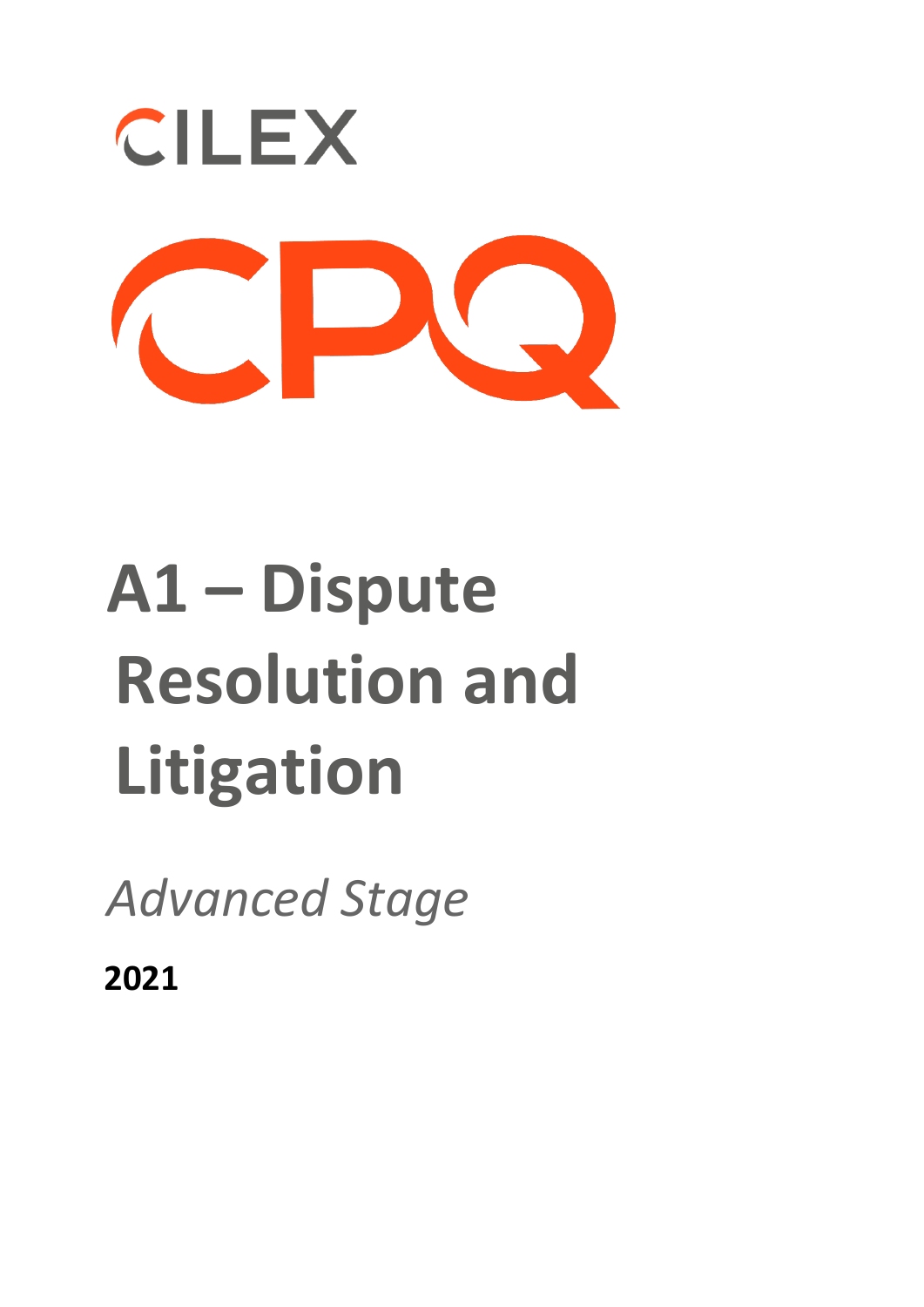## **A1: Dispute Resolution and Litigation**

The aim of this module is to give you the essential knowledge and understanding of how disputes are resolved through the litigation process or through alternative dispute resolution methods. You will cover all stages of a case, from first considerations in dispute resolution through to enforcement of judgments following a trial. You will consider alternative methods of dispute resolution, taking into account the client's wishes, together with the steps that can be taken to protect the client's costs position. You will gain an understanding of how costs underpin the litigation process and be able to conduct the case accordingly.

The module covers:

- 1. Establishing the cause of action
- 2. Limitation
- 3. Funding
- 4. Obtaining pre-action remedies and information
- 5. The overriding objective and resolving a dispute without litigation
- 6. The courts case management powers and costs
- 7. Damages and entitlement to and calculation of claims for interest
- 8. Preparing and issuing a Part 7 claim
- 9. The defendant's response
- 10. Focus on statements of case
- 11. Case Management
- 12. Witness evidence
- 13. Expert evidence
- 14. Disclosure
- 15. Interim applications
- 16. Focus on discontinuance, negotiation, and settlement before trial
- 17. Preparations for trial
- 18. Appeals
- 19. Enforcement

## **Learning Outcomes**

By the end of this module you will be able to:

- 1. Identify within the relevant frameworks for alternative dispute resolution and litigation an appropriate means for resolution of issues arising in contract and tort and apply to a set of facts
- 2. Understand the client's position with reference to the law, facts and evidence and assist the client towards a resolution of their dispute
- 3. Advise a client with regard to tactical and strategic steps to place the client at an advantage

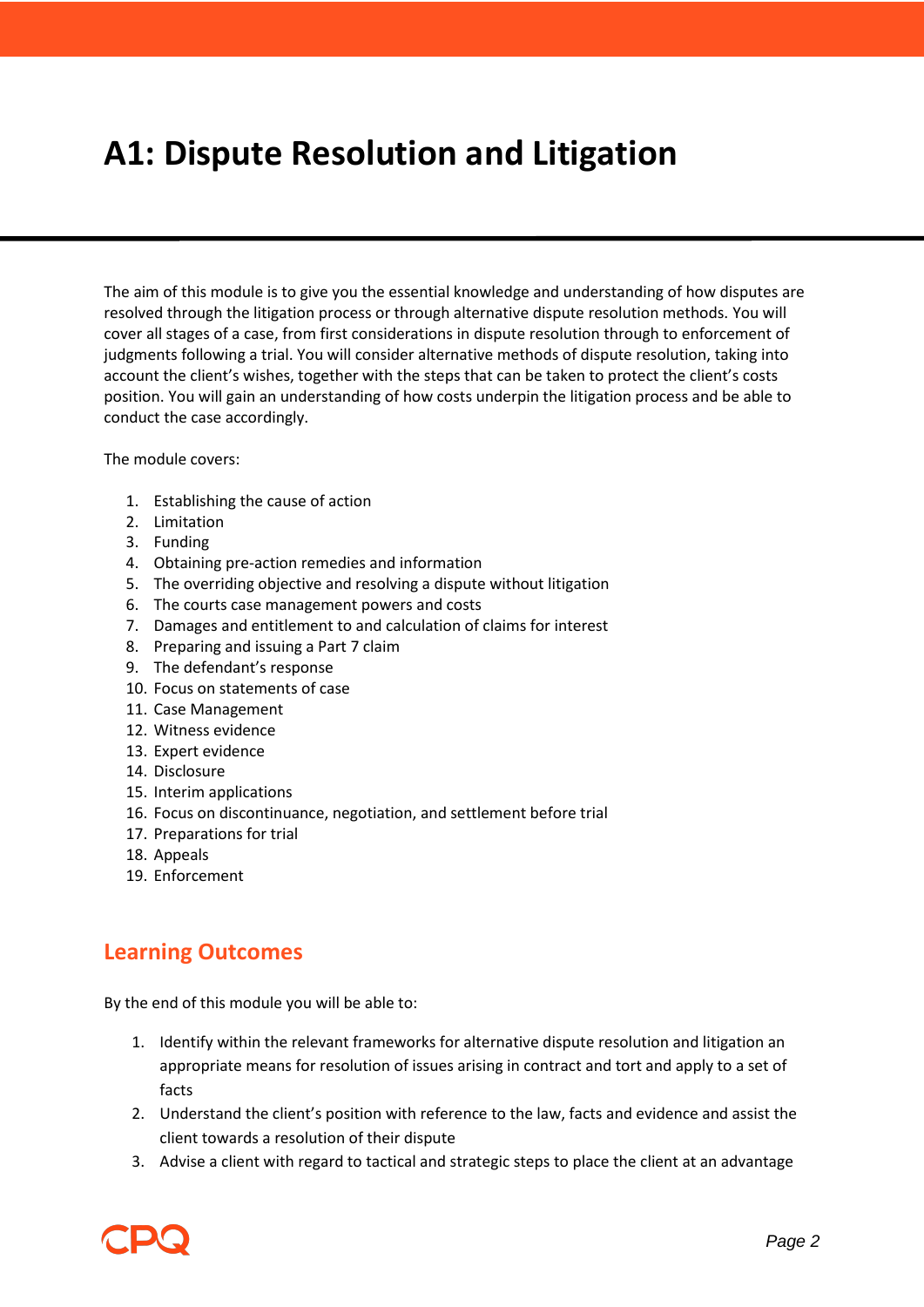4. Analyse a situation and make appropriate recommendations to the client which are in their best interests

## *Linked online assessment: A1*

| 1. Establishing the<br>cause of action | One of the first considerations when providing advice is whether the<br>facts of the dispute give right to a cause of action. Building on the<br>knowledge and understanding of the law of contract and tort covered<br>at Foundation level will help you determine whether a cause of action<br>arises and whether there is a cause of action in both contract and tort.<br>Therefore, you will need to know the following:<br>Multiple causes of action<br>a)                                                                                                                                                                                                                                                                                                                                                                                                   |
|----------------------------------------|-------------------------------------------------------------------------------------------------------------------------------------------------------------------------------------------------------------------------------------------------------------------------------------------------------------------------------------------------------------------------------------------------------------------------------------------------------------------------------------------------------------------------------------------------------------------------------------------------------------------------------------------------------------------------------------------------------------------------------------------------------------------------------------------------------------------------------------------------------------------|
|                                        | Interrelationship of contract and tort<br>b)                                                                                                                                                                                                                                                                                                                                                                                                                                                                                                                                                                                                                                                                                                                                                                                                                      |
| Limitation<br>2.                       | It is necessary to establish the cause of action is because the right to<br>bring a claim may become statute barred due to its relevant limitation<br>period. You must know the relevant time limits for bringing a claim and<br>when the limitation period may be extended or excluded. Therefore, you<br>will need to know the following:<br>The purpose of limitation of actions<br>a)<br>To ensure claims are not stale and can still be investigated<br>Fairness to the parties - prejudice<br>٠<br>To adhere to the overriding objective to deal with cases<br>٠<br>justly and expeditiously<br>To ensure the parties are on an equal footing<br>Limitation Act 1980<br>b)<br>Claims in contract; s.5<br>Non-personal injury claims in tort; s.2<br>Personal injury claims<br>s.11 and s.11A<br>s.14<br>s.33<br>Incapacity; s.28<br>Fraud and mistake; s.32 |
|                                        | Claims for contribution<br>c)<br>ss.1, 2 and 3 Civil Liability (Contribution) Act 1978<br>s.10 Limitation Act 1980                                                                                                                                                                                                                                                                                                                                                                                                                                                                                                                                                                                                                                                                                                                                                |

 $\overline{\phantom{0}}$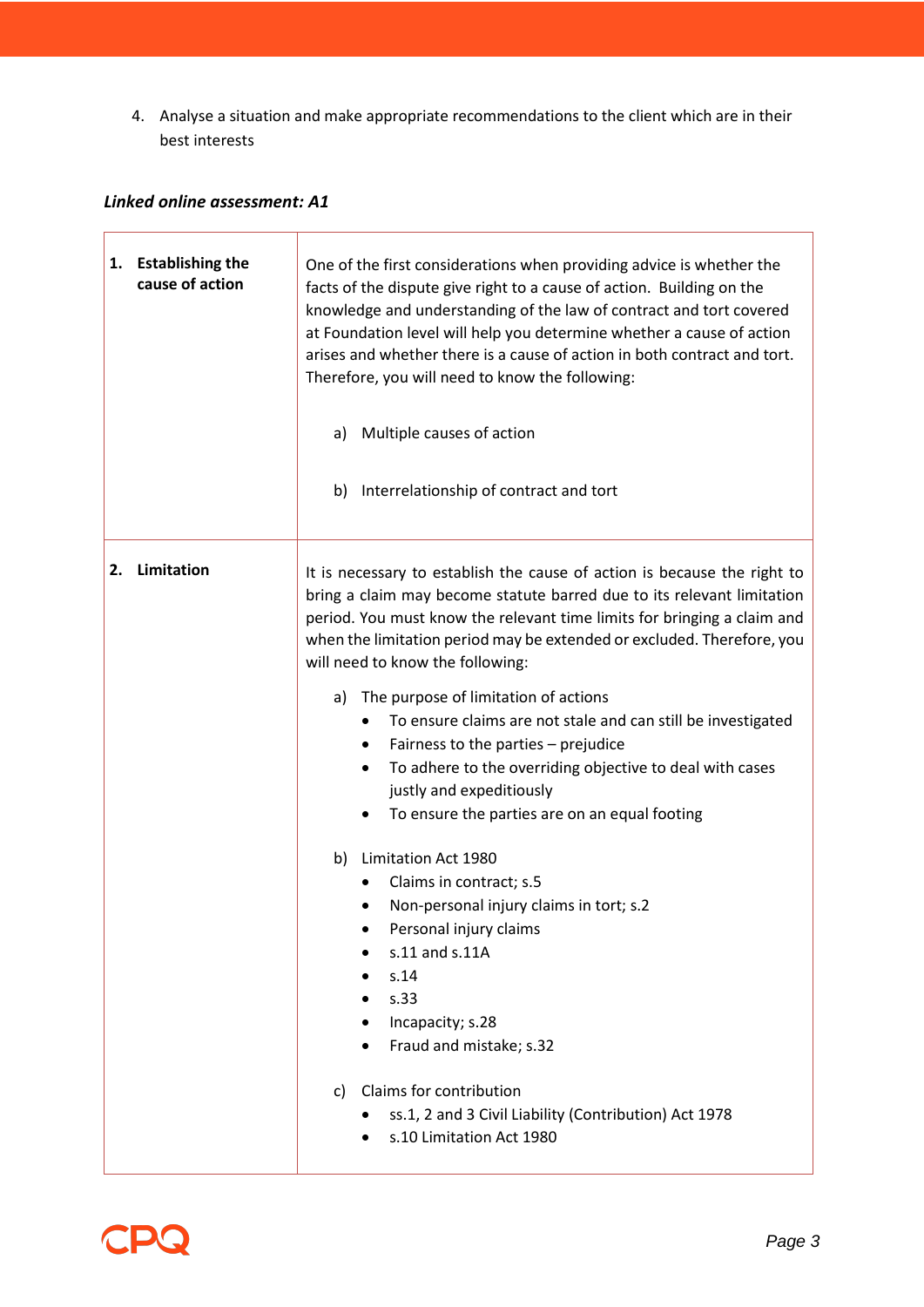| 3. Funding                                                                         | Understanding how a litigation matter will be funded is essential. This<br>may determine whether or not proceedings can be commenced.<br>Therefore, you will need to know the following:<br>a) Conditional fee agreements<br>Content and terms<br>Notification requirements<br>٠<br>Success fees<br>$\bullet$<br>Application and calculation of liabilities                                                    |
|------------------------------------------------------------------------------------|----------------------------------------------------------------------------------------------------------------------------------------------------------------------------------------------------------------------------------------------------------------------------------------------------------------------------------------------------------------------------------------------------------------|
|                                                                                    | b) Damages-based agreements<br>Content and terms<br>٠<br>Notification requirements<br>٠<br>Success fees<br>$\bullet$<br>Application and calculation of liabilities<br>$\bullet$                                                                                                                                                                                                                                |
|                                                                                    | c) Fixed fees and hourly rate retainers<br>Awareness of Portals for Low Value Personal Injury claims<br>e.g. Road Traffic Accidents and EL and PL claims                                                                                                                                                                                                                                                       |
|                                                                                    | Third party funding<br>d)<br>Litigation crowd funding solutions                                                                                                                                                                                                                                                                                                                                                |
|                                                                                    | e) Legal aid<br>Availability                                                                                                                                                                                                                                                                                                                                                                                   |
| <b>Obtaining pre-action</b><br>4.<br>remedies and<br>information                   | An effective litigation trainee will be able to consider whether a pre-<br>action remedy is appropriate and if so, how to apply for it. Therefore,<br>building further on the knowledge gained at Foundation Stage about<br>remedies, you will need to know the following:                                                                                                                                     |
|                                                                                    | Injunctions<br>a)                                                                                                                                                                                                                                                                                                                                                                                              |
|                                                                                    | <b>Practice Direction 25A</b><br>Outline of procedure; making an application; evidence;<br>urgent application without notice                                                                                                                                                                                                                                                                                   |
|                                                                                    | b) Pre-action disclosure and non-party disclosure:<br>Part 31.16                                                                                                                                                                                                                                                                                                                                               |
| 5.<br>The overriding<br>objective and<br>resolving a dispute<br>without litigation | Litigation is controlled by the court even before a claim has been<br>issued. This ensures that the parties give full consideration to the<br>possibility of settlement. You must understand the workings and<br>relevance of the Practice Direction - Pre-Action Conduct and Protocols<br>and specific protocols, and the Civil Procedure Rules generally.<br>Therefore, you will need to know the following: |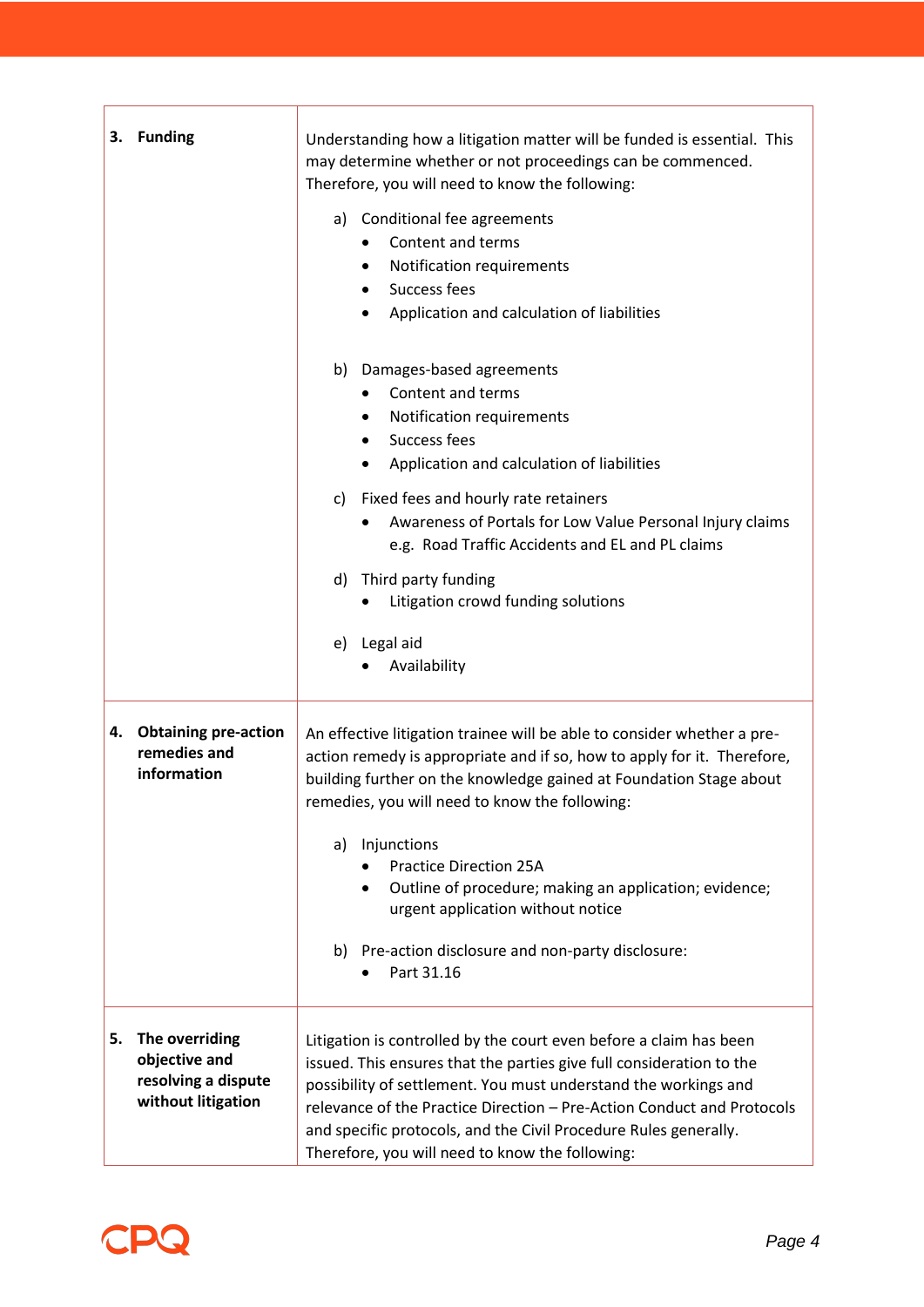|                                                          | The framework for litigation<br>a)<br>The Civil Procedure Rules<br>Part 1 The overriding objective<br>٠                                                                                                                                                                                                                                                                                                                                                                                                                                                                                                                                                                                                                                                               |
|----------------------------------------------------------|-----------------------------------------------------------------------------------------------------------------------------------------------------------------------------------------------------------------------------------------------------------------------------------------------------------------------------------------------------------------------------------------------------------------------------------------------------------------------------------------------------------------------------------------------------------------------------------------------------------------------------------------------------------------------------------------------------------------------------------------------------------------------|
|                                                          | The Practice Direction - Pre-Action Conduct<br>b)<br>When it is applicable<br>Requirements<br>٠                                                                                                                                                                                                                                                                                                                                                                                                                                                                                                                                                                                                                                                                       |
|                                                          | Overview of The Pre-Action Protocols including awareness of<br>C)<br>resolution of personal injury and money disputes through the<br>three stages of the online portals:<br>Pre-Action Protocol for Low Value Personal Injury Claims<br>$\bullet$<br>in Road Traffic Accidents ('the RTA Protocol'<br>Pre-Action Protocol for Low Value Personal Injury<br>٠<br>(Employers' Liability and Public Liability) Claims<br>When applicable<br>٠<br>Content of claim notification form<br>Time scales for response<br>٠<br>Obligations on response<br>٠<br>Reasons why a claim might begin and then fall out of the<br>٠<br>portal<br>Pre-action disclosure of documents<br>٠<br>Money Claim Online<br>٠<br>d) Awareness of methods of Alternative Dispute Resolution (ADR) |
|                                                          | Litigation as a last resort<br>٠<br>The aims of ADR and the court's approach<br>٠<br>Consideration and timing of ADR<br>٠<br>Unreasonable refusal to consider ADR; Halsey v Milton<br>Keynes General NHS Trust [2004]<br>Mediation<br><b>Early Neutral Evaluation</b><br>Arbitration                                                                                                                                                                                                                                                                                                                                                                                                                                                                                  |
|                                                          | Negotiation including round table meetings<br><b>Online Dispute Resolution</b>                                                                                                                                                                                                                                                                                                                                                                                                                                                                                                                                                                                                                                                                                        |
| The court's case<br>6.<br>management powers<br>and costs | The courts have wide case management powers and the right to<br>sanction a party which haas failed to comply with Rules, Practice<br>Directions and Orders. This can have costs consequences and you must<br>understand how, when and what costs may be ordered, how they are<br>assessed and how a party can be penalised in costs. Therefore, you<br>will need to know the following:<br>The court's case management powers<br>a)                                                                                                                                                                                                                                                                                                                                   |

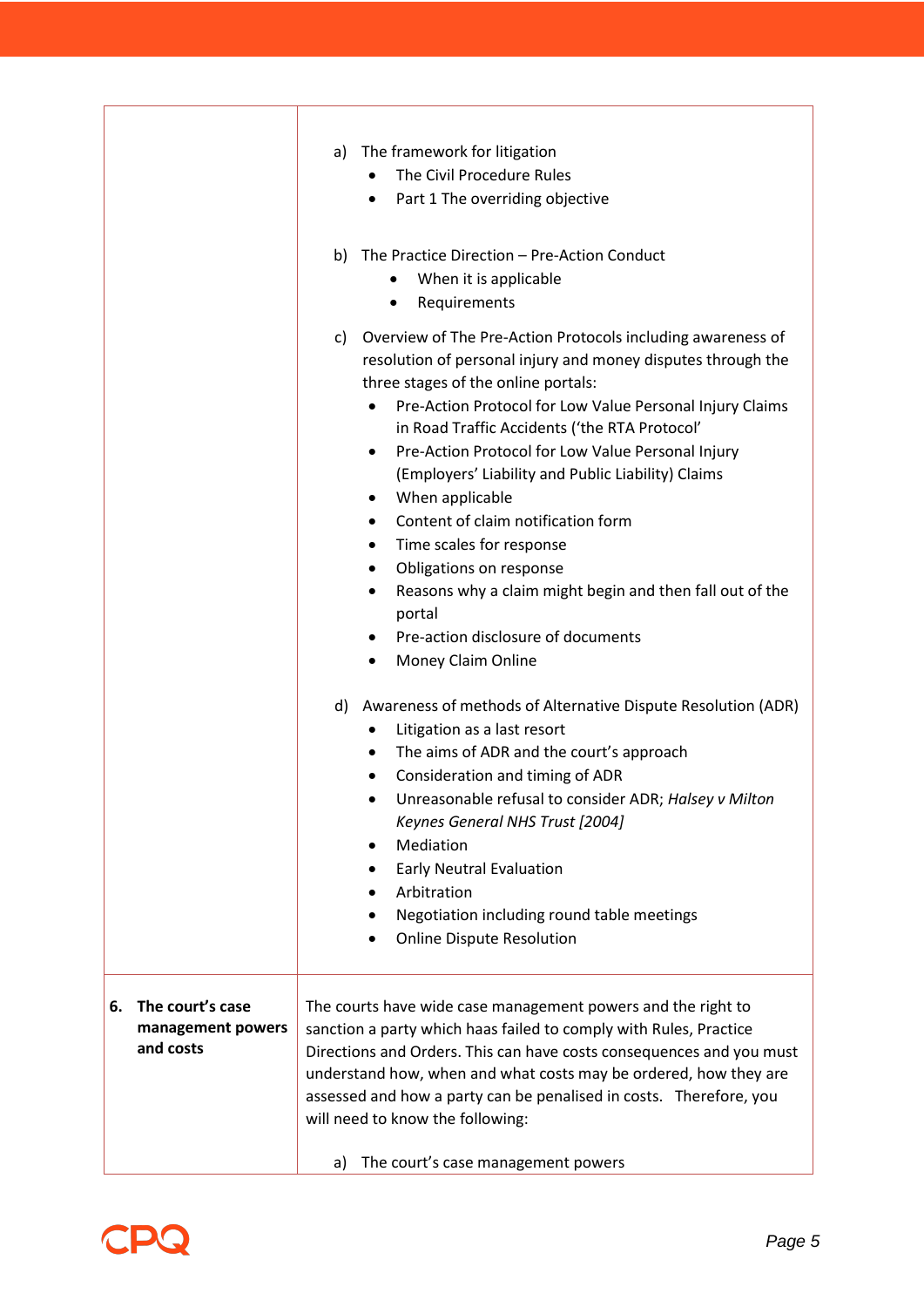|                                                                                  | Part 1 The overriding objective<br>$\bullet$                                                                                                                                                                                                                                                                                                                                                                             |
|----------------------------------------------------------------------------------|--------------------------------------------------------------------------------------------------------------------------------------------------------------------------------------------------------------------------------------------------------------------------------------------------------------------------------------------------------------------------------------------------------------------------|
|                                                                                  | Part 3 General powers (CPR3.1; and 3.1A)                                                                                                                                                                                                                                                                                                                                                                                 |
|                                                                                  | b) Sanctions and application for relief from sanction<br>Types of sanction<br>$\bullet$<br>When sanctions might apply<br>The duty of the court to enforce compliance with rules,<br>٠<br><b>Practice Directions and Orders</b>                                                                                                                                                                                           |
|                                                                                  | Power to make orders of own initiative<br>٠<br>Power to strikeout of own initiative or on application<br>٠<br>contrasted with an outline of applications for summary<br>judgement<br>Application for relief against sanction and factors to be<br>taken into account (Denton)<br>Costs consequences                                                                                                                      |
|                                                                                  | c) General principles of costs and orders relating to costs<br>Parts 44 and 45<br>$\bullet$<br>Court's discretion<br>$\bullet$<br><b>Basis of assessment</b><br>Factors to be taken into account<br>$\bullet$<br>Cases where costs orders deemed to be made<br>٠<br>Court's powers in relation to misconduct<br>٠<br>Scope and effect of Qualifed One-way Costs Shifting<br>$\bullet$                                    |
|                                                                                  | Costs management and budgeting<br>d)<br>Court's case management powers (Part 3)<br>Filing and exchanging budgets and budget discussion<br>$\bullet$<br>reports; precedents<br>Costs management order<br>Costs management conferences<br>Cost capping orders                                                                                                                                                              |
|                                                                                  | Outline of applications for security for costs<br>e)<br>Part 25<br>Conditions to be satisfied                                                                                                                                                                                                                                                                                                                            |
|                                                                                  | Assessment of costs<br>f)<br>Part 47<br>Summary assessment<br>Detailed assessment                                                                                                                                                                                                                                                                                                                                        |
| Damages and<br>7.<br>entitlement to and<br>calculation of claims<br>for interest | You must understand the purpose of an award for damages and any<br>entitlement to interest. You must understand how a claim for interest<br>is made and the court's discretion to award statutory interest. Different<br>heads of claim may attract different rates of interest and, in contract<br>claims, there is an additional statutory entitlement to interest.<br>Therefore, you will need to know the following: |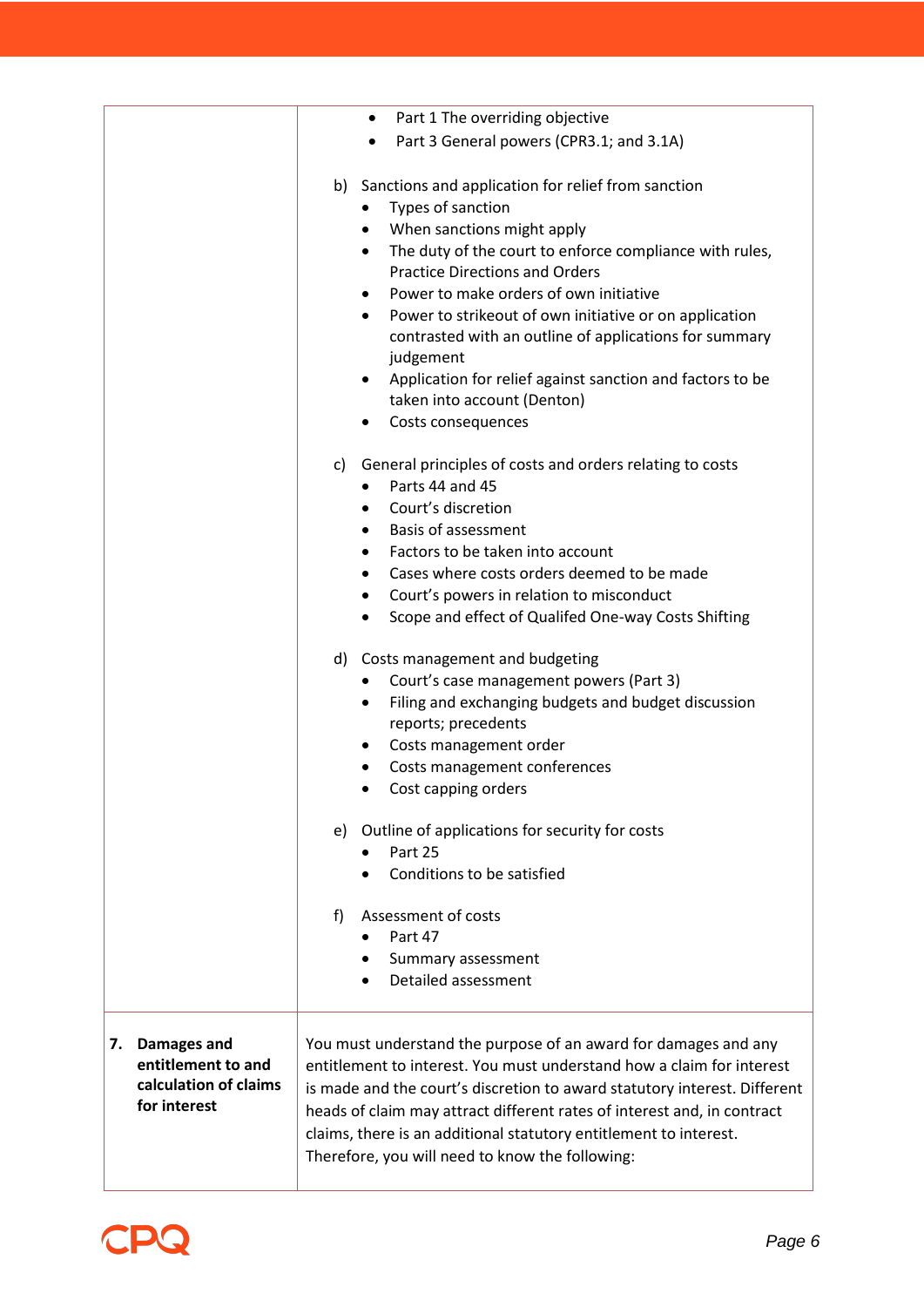|                                                      | Statutory interest<br>a)<br><b>Entitlement to interest</b><br>Court's discretion as to rate and period<br>Unreasonable delay; Part 16: Requirement for a claim for<br>$\bullet$<br>interest to be stated<br>Senior Courts Act 1981<br>County Courts Act 1984<br>Claims in tort<br>b)<br>Generally: the purpose of an award<br>Personal injury claims:<br>٠<br>Outline of types of awards for general damages<br>$\circ$<br>including provisional damages; applicable rate of<br>interest and calculation<br>Outline of awards for special damages and applicable<br>$\circ$<br>rates of interest and calculation<br>Claims in contract<br>c)<br>Generally: the purpose of damages<br>Contractual entitlement to interest<br>Late Payment of Commercial Debts (Interest) Act 1998<br>٠<br>Rate of interest<br>$\circ$<br>Calculation<br>$\circ$<br>Compensation<br>$\circ$ |
|------------------------------------------------------|---------------------------------------------------------------------------------------------------------------------------------------------------------------------------------------------------------------------------------------------------------------------------------------------------------------------------------------------------------------------------------------------------------------------------------------------------------------------------------------------------------------------------------------------------------------------------------------------------------------------------------------------------------------------------------------------------------------------------------------------------------------------------------------------------------------------------------------------------------------------------|
| <b>Preparing and</b><br>8.<br>issuing a Part 7 claim | If a claim cannot be resolved during the pre-action phase, proceedings<br>may be commenced by the claimant. You must understand how and<br>when the claim form must be filed and be able to identify who should<br>be sued and how they should be described and how to draft, issue and<br>serve a claim form. Therefore, you will need to know the following:                                                                                                                                                                                                                                                                                                                                                                                                                                                                                                            |
|                                                      | Jurisdiction of the court and allocation of business<br>a)                                                                                                                                                                                                                                                                                                                                                                                                                                                                                                                                                                                                                                                                                                                                                                                                                |
|                                                      | Identify and describe the correct parties<br>b)                                                                                                                                                                                                                                                                                                                                                                                                                                                                                                                                                                                                                                                                                                                                                                                                                           |
|                                                      | Joint and several liability<br>C)                                                                                                                                                                                                                                                                                                                                                                                                                                                                                                                                                                                                                                                                                                                                                                                                                                         |
|                                                      | Part 16 Contents of the claim form (N1) including the required<br>d)<br>statement of value<br>Part 7 issuing proceedings including documents to be sent<br>to the court<br>Part 6<br>Service of a claim form within the jurisdiction<br>$\circ$<br>Methods of service<br>$\circ$<br>Time limit for service and where to serve<br>$\circ$<br>Deemed dates of service and time limits for serving<br>$\circ$<br>Proceedings                                                                                                                                                                                                                                                                                                                                                                                                                                                 |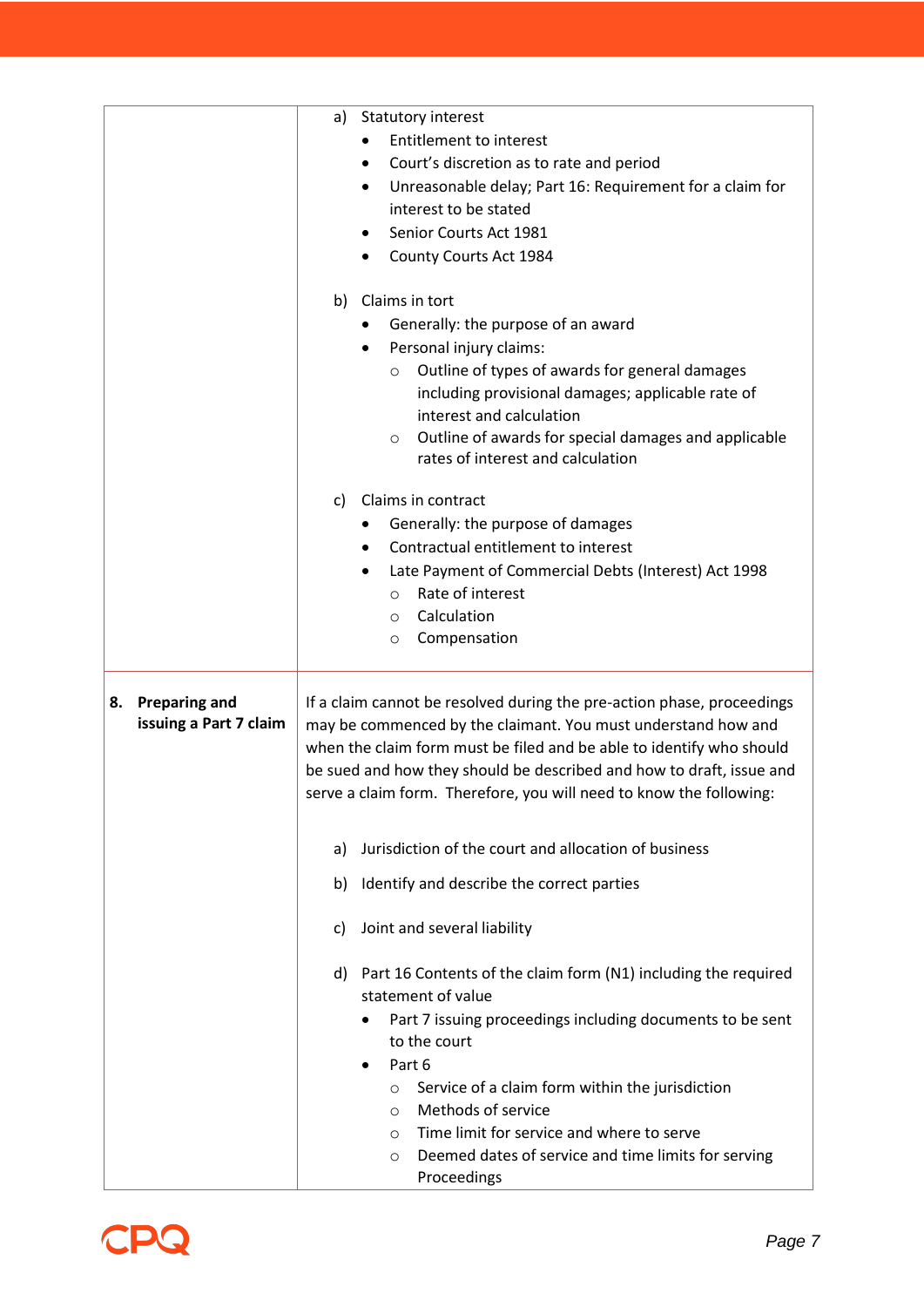|    |                                    | Service of a claim form outside the jurisdiction, with or<br>$\circ$<br>without the court's permission<br>Service by an alternative method and technology<br>$\circ$<br>permitted                                                                                                                                                                                     |
|----|------------------------------------|-----------------------------------------------------------------------------------------------------------------------------------------------------------------------------------------------------------------------------------------------------------------------------------------------------------------------------------------------------------------------|
| 9. | The defendant's<br>response        | Usually, the particulars of claim are served at the same time as the<br>claim form. You must understand when a defendant is required to<br>respond to the documents received and the defendant's options when<br>responding to the claim in addition to the time limits for response to<br>avoid default judgment. Therefore, you will need to know the<br>following: |
|    |                                    | Time limits for response<br>a)                                                                                                                                                                                                                                                                                                                                        |
|    |                                    | b) Part 9 Defendant's options:<br>Admissions<br>Filing an acknowledgment of service,<br>Filing a defence<br>Consequences of not filing<br>Request for default judgment<br>O                                                                                                                                                                                           |
|    |                                    | Part 12 requesting default judgment<br>C)                                                                                                                                                                                                                                                                                                                             |
|    |                                    | d) Part 13 setting aside default judgment                                                                                                                                                                                                                                                                                                                             |
|    | 10. Focus on statements<br>of case | You must understand the purpose of statements of case and what they<br>should contain along with the evidence required to enable the court to<br>decide on appropriate case management and track allocation. You<br>must know what is required in a statement of case. Therefore, you will<br>need to know the following:                                             |
|    |                                    | Statements of case<br>a)<br>Examples                                                                                                                                                                                                                                                                                                                                  |
|    |                                    | Structure and purpose of the statement of case<br>b)                                                                                                                                                                                                                                                                                                                  |
|    |                                    | Part 16<br>C)<br>Contents of the particulars of claim<br>Contents of the defence<br>Part 9 Defendant's options<br>The scope and import of admissions<br>$\circ$<br>Inclusion of counterclaims and other additional claims<br>(Parts 15 and 20)<br>Reply to defence                                                                                                    |
|    |                                    | Part 22 and PD 22 Statements of Truth<br>d)<br>Purpose of the statement of truth                                                                                                                                                                                                                                                                                      |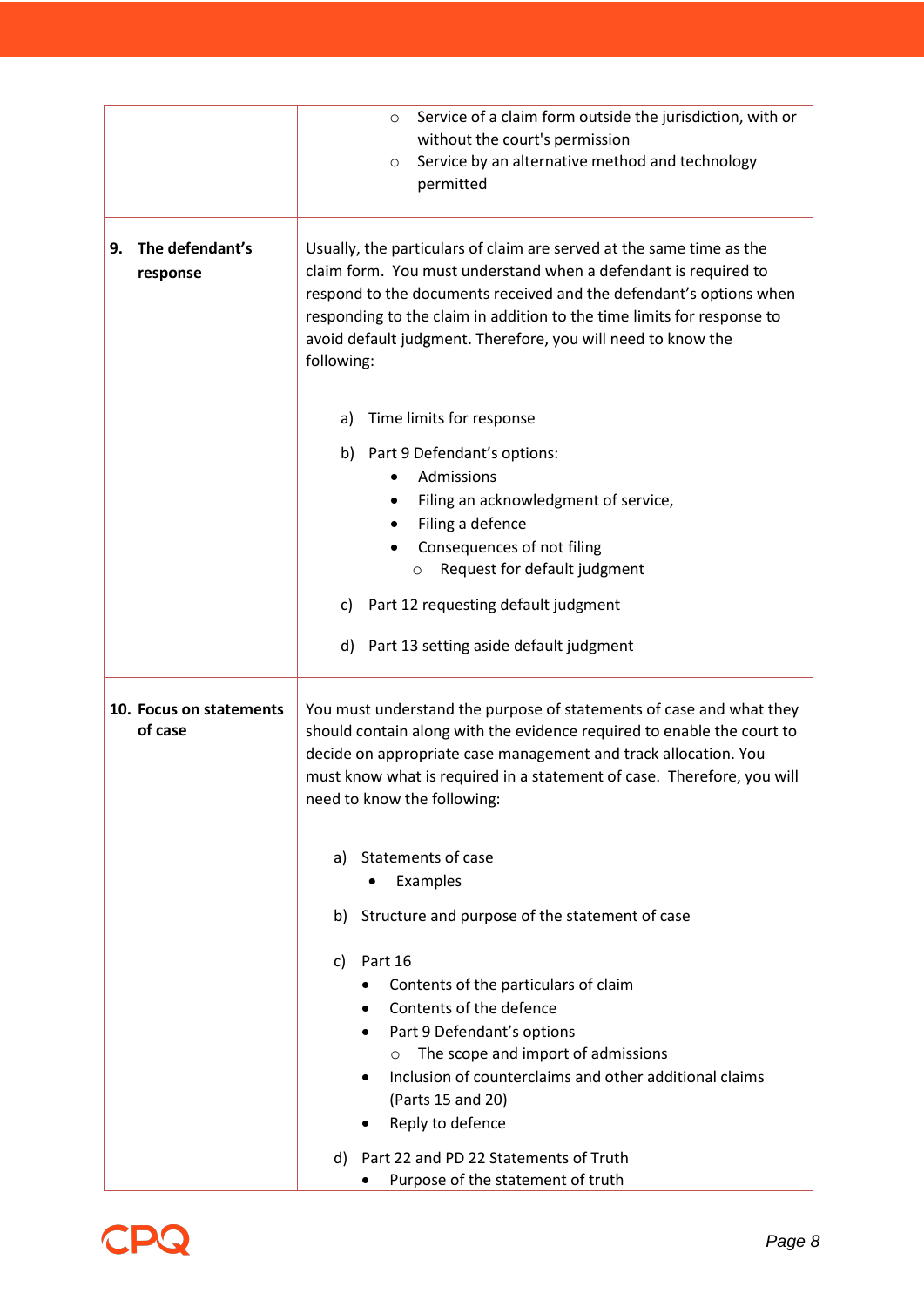| 11. Case Management | Documents to be verified<br>٠<br>Form of the statement of truth<br>Who should sign?<br>Consequences of failure to verify<br>Contempt<br>As part of its case management role, after a defendant has filed its<br>defence, the court officer will, after an assessment of various factors,<br>provisionally allocate the claim to be the most suitable track. The<br>parties will then be asked to complete a directions questionnaire to<br>help the court firmly decide upon the correct track and the directions<br>for future conduct. You must understand this process. Therefore, you<br>will need to know the following: |
|---------------------|-------------------------------------------------------------------------------------------------------------------------------------------------------------------------------------------------------------------------------------------------------------------------------------------------------------------------------------------------------------------------------------------------------------------------------------------------------------------------------------------------------------------------------------------------------------------------------------------------------------------------------|
|                     | a) Part 26 and PD 26<br>Preliminary allocation<br>Directions questionnaire<br>Content<br>$\bullet$<br>Requirement for completion<br>Stay to allow settlement<br>Agreeing directions<br>Varying standard directions<br>O<br>Seeking permission to use expert evidence<br>O<br>Scope of the tracks<br>Matters which are relevant and not relevant to allocation<br>to track                                                                                                                                                                                                                                                     |
|                     | b) The Small Claims Track Part 27<br>The scope and conduct of claims on the small claims track                                                                                                                                                                                                                                                                                                                                                                                                                                                                                                                                |
|                     | The Fast-Track Part 28<br>C)<br><b>Standard directions</b>                                                                                                                                                                                                                                                                                                                                                                                                                                                                                                                                                                    |
|                     | d) The Multi-track Part 29<br>case management and case management conferences                                                                                                                                                                                                                                                                                                                                                                                                                                                                                                                                                 |
|                     | Costs and costs budgets<br>e)                                                                                                                                                                                                                                                                                                                                                                                                                                                                                                                                                                                                 |
|                     | f<br>Consequences of non-compliance; varying the timetables;<br>extensions of time                                                                                                                                                                                                                                                                                                                                                                                                                                                                                                                                            |
|                     | Notice of allocation<br>g)                                                                                                                                                                                                                                                                                                                                                                                                                                                                                                                                                                                                    |
| 12. Evidence        | Evidence is required to establish an issue. Any fact which needs to be<br>proved should be proved at trial by a witness' oral evidence. That                                                                                                                                                                                                                                                                                                                                                                                                                                                                                  |

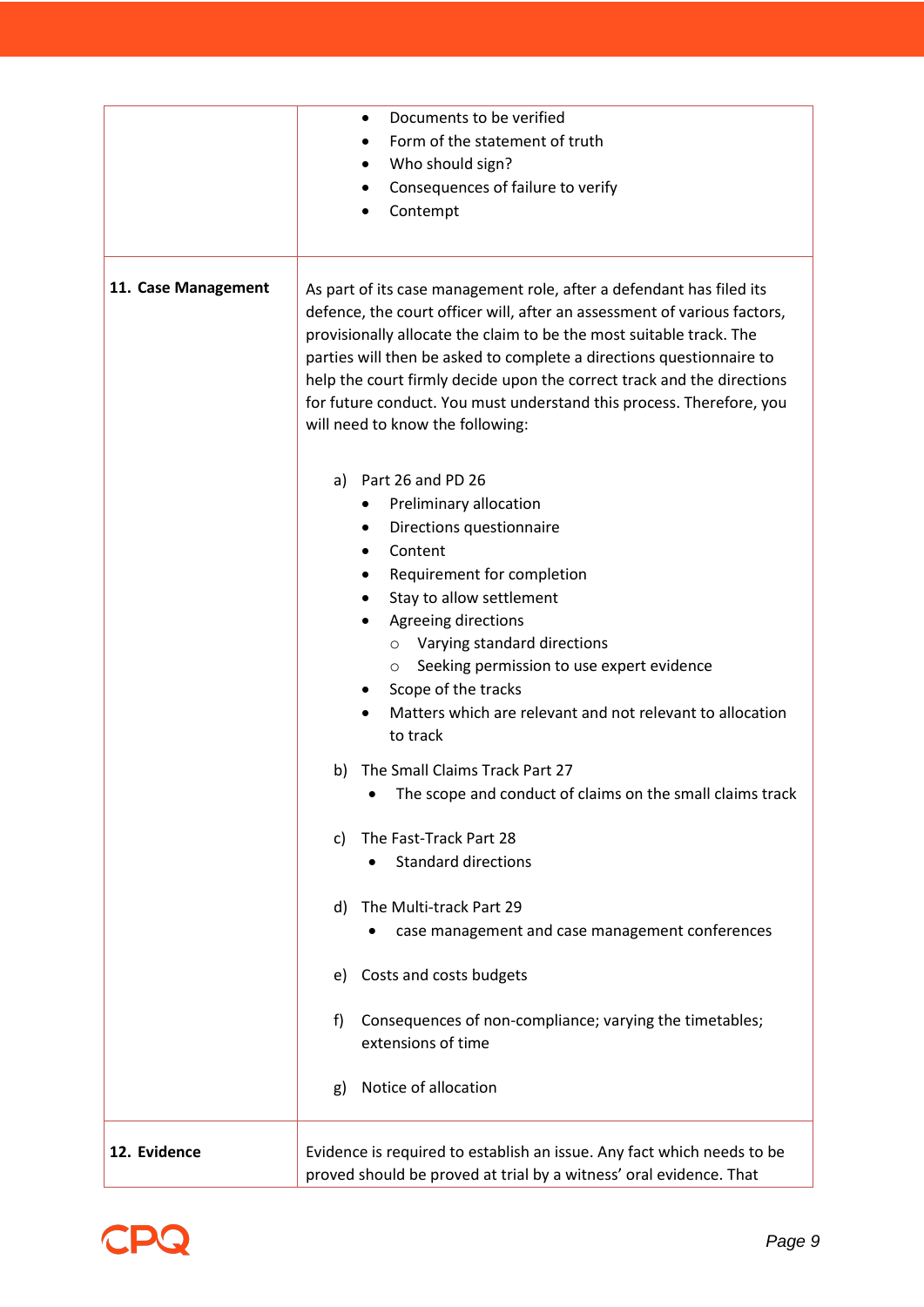|                     | evidence, along with other evidence, such as documentary and expert<br>evidence, provide the basis for the court's decision in the case as to<br>whether to make a finding of liability and award damages. You must get<br>the witness evidence right. Therefore, you will need to know the<br>following: |
|---------------------|-----------------------------------------------------------------------------------------------------------------------------------------------------------------------------------------------------------------------------------------------------------------------------------------------------------|
|                     | a) What is witness evidence?                                                                                                                                                                                                                                                                              |
|                     | b) Who may give evidence?                                                                                                                                                                                                                                                                                 |
|                     | Part 32: court's power to control evidence<br>c)                                                                                                                                                                                                                                                          |
|                     | $d)$ Part 33                                                                                                                                                                                                                                                                                              |
|                     | e) The civil burden and standard of proof                                                                                                                                                                                                                                                                 |
|                     | f<br>Factual witness statements:<br>Structure of a witness statement<br>Function of the witness statement at trial<br>Statements of truth<br>$\bullet$<br>Part 22<br>$\circ$<br>Consequences of failure to comply with court direction for<br>exchange of statements<br>Inbuilt sanction<br>$\circ$       |
|                     |                                                                                                                                                                                                                                                                                                           |
| 13. Expert evidence | The court seeks to restrict expert evidence to that which is needed to<br>be used. Knowing when expert evidence might be necessary, how to<br>obtain the court's permission and how to instruct an expert are<br>important. Therefore, you will need to know the following:                               |
|                     | a) The nature of expert evidence distinct from lay witness<br>evidence                                                                                                                                                                                                                                    |
|                     | b) Part 35 and PD 35                                                                                                                                                                                                                                                                                      |
|                     | Power of court to restrict expert evidence<br>c)                                                                                                                                                                                                                                                          |
|                     | d) Seeking the court's permission                                                                                                                                                                                                                                                                         |
|                     | Determining need for expert evidence<br>e)                                                                                                                                                                                                                                                                |
|                     | Choice and instruction of experts<br>f)<br>Single experts<br>Single joint experts<br>The letter of instruction                                                                                                                                                                                            |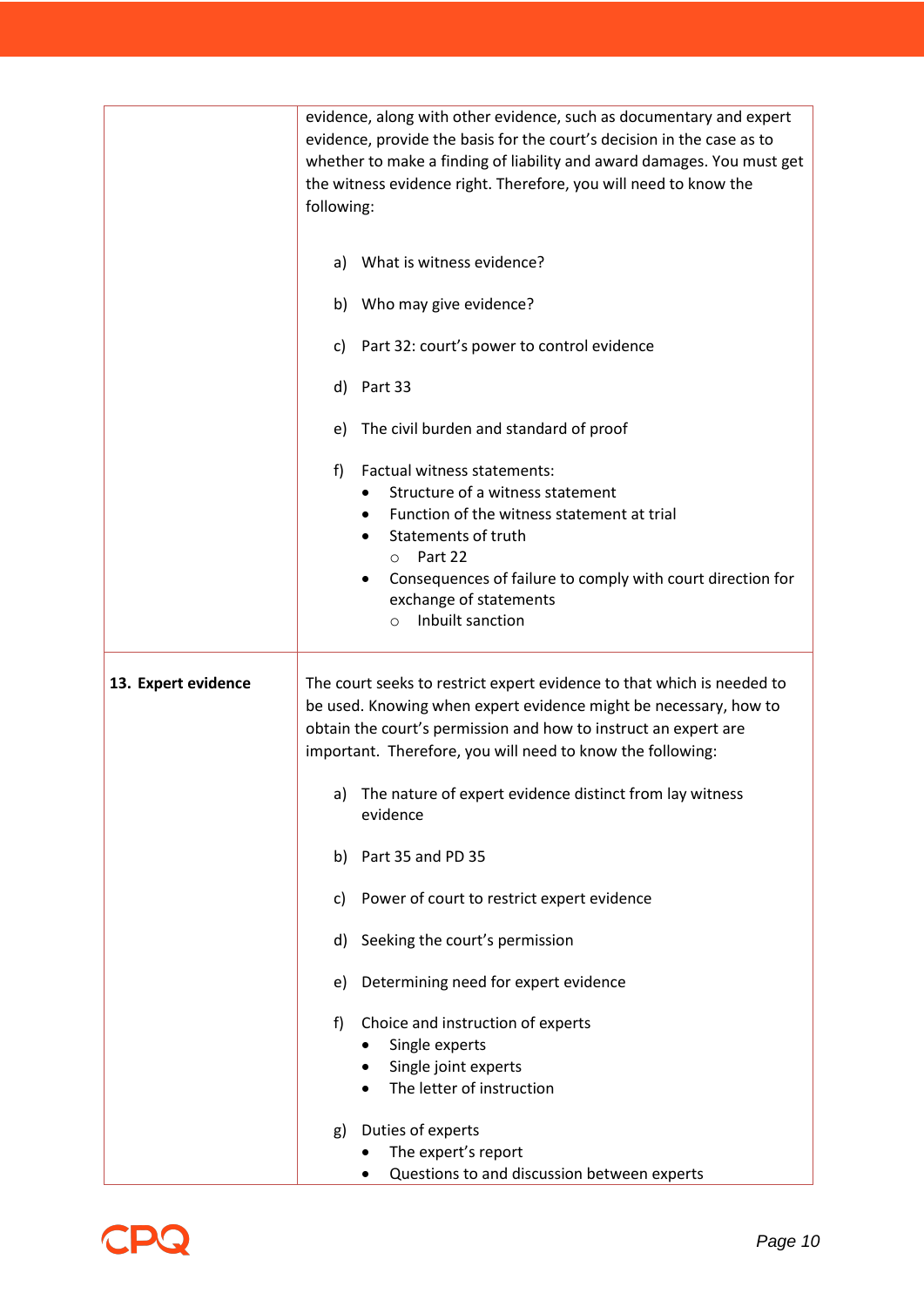| 14. Disclosure           | Documentary evidence is a form of lay evidence. The objective of<br>requiring the parties to disclose relevant documents links to the<br>overriding objective and the need to enable the court to deal with a<br>case justly and at proportionate cost. Even at the pre-action stage, the<br>parties must consider disclosure of documents with the aim of<br>achieving a compromise of the claim at an early if possible. Therefore,<br>you will need to know the following: |
|--------------------------|-------------------------------------------------------------------------------------------------------------------------------------------------------------------------------------------------------------------------------------------------------------------------------------------------------------------------------------------------------------------------------------------------------------------------------------------------------------------------------|
|                          | a) Part 31                                                                                                                                                                                                                                                                                                                                                                                                                                                                    |
|                          | b) The process of standard disclosure:<br>The meaning of document<br><b>Electronic documents</b><br>$\circ$<br>Duty of disclosure<br>Reasonableness of search<br>$\circ$<br>Meaning of disclosure<br>$\circ$<br>Meaning of inspection<br>$\circ$<br>Right of inspection<br>$\circ$<br>Documents referred to in statements of case<br>$\circ$                                                                                                                                  |
|                          | Withholding inspection<br>C)<br>Legal professional privilege<br>$\circ$<br>Documents having dual purpose<br>$\circ$<br>Without prejudice communications<br>$\circ$                                                                                                                                                                                                                                                                                                            |
|                          | d) Consequences of false disclosure statements                                                                                                                                                                                                                                                                                                                                                                                                                                |
|                          | e) Review of documents on inspection                                                                                                                                                                                                                                                                                                                                                                                                                                          |
|                          | f)<br>Requiring specific disclosure                                                                                                                                                                                                                                                                                                                                                                                                                                           |
|                          | Requiring disclosure by non-parties<br>g)                                                                                                                                                                                                                                                                                                                                                                                                                                     |
| 15. Interim applications | During the course of the litigation process, occasions will arise when a<br>party may need to make an application to the court to ask for the<br>court's assistance, particularly in enforcing compliance with orders<br>which have been made. Knowing how to make an application is<br>important. Therefore, you will need to know the following:                                                                                                                            |
|                          | Part 23<br>a)                                                                                                                                                                                                                                                                                                                                                                                                                                                                 |
|                          | b)<br><b>General applications</b><br>Outline of common reasons for applications and examples<br>under Part 18 and Part 25 (application for interim<br>payments)<br>Completion of the application notice: common orders<br>including unless orders and costs orders                                                                                                                                                                                                            |

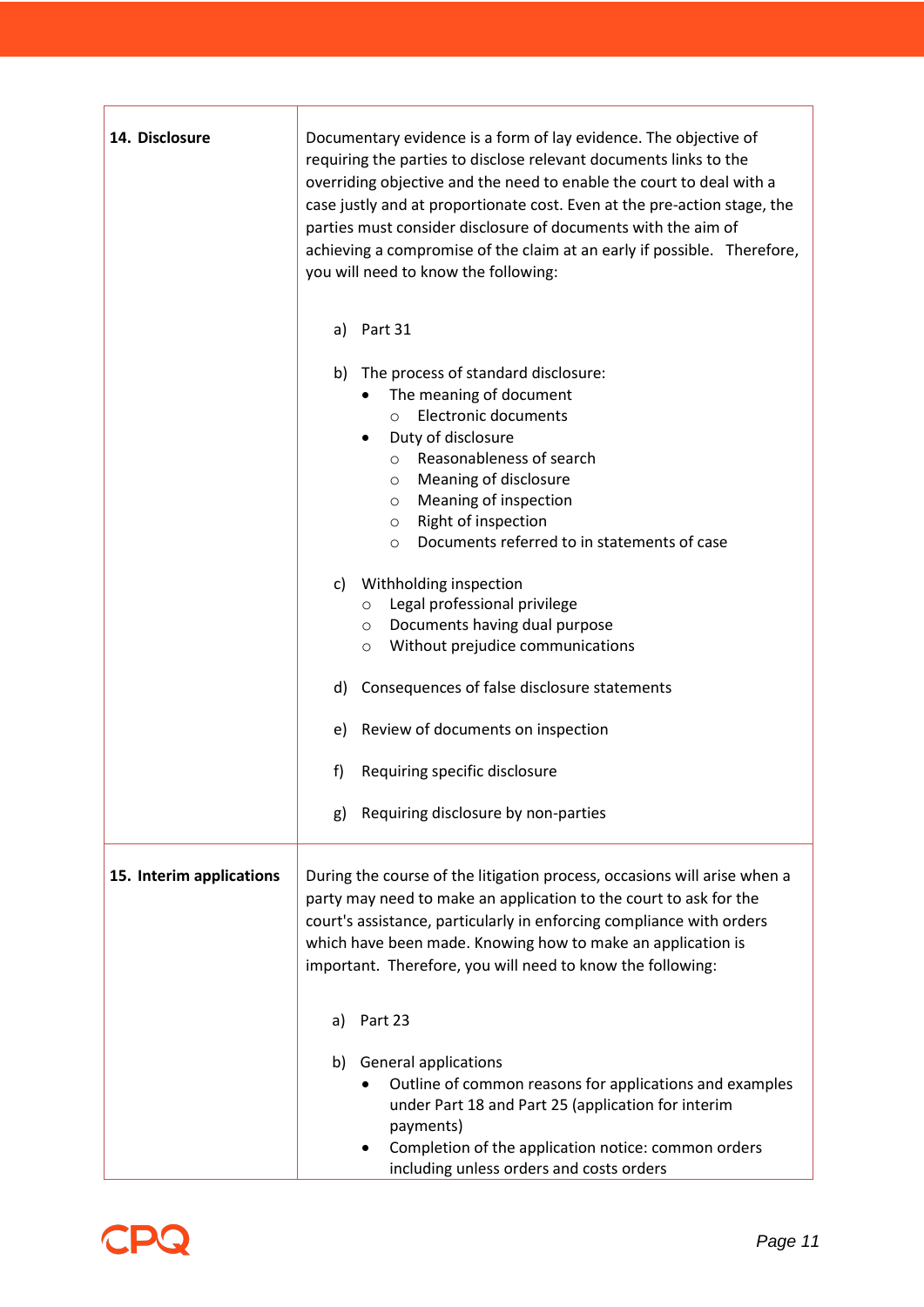|                                                                                  | Requirements for service and applications which may be dealt<br>c)<br>with without hearing<br>Applications which may be dealt with without a hearing<br>d)<br>Setting aside or varying orders made without notice<br>e)<br>f<br>Power of the court to proceed in the absence of a party<br>Schedules of costs and summary assessment<br>g)<br>Telephone hearings, video links and conferencing<br>h)                                                                                                                                               |
|----------------------------------------------------------------------------------|----------------------------------------------------------------------------------------------------------------------------------------------------------------------------------------------------------------------------------------------------------------------------------------------------------------------------------------------------------------------------------------------------------------------------------------------------------------------------------------------------------------------------------------------------|
| 16. Focus on<br>discontinuance,<br>negotiation and<br>settlement before<br>trial | Following disclosure and exchange of evidence, the parties are in a<br>position to evaluate the claim and consider the strengths and<br>weaknesses on both sides. The possibility of resolution should again<br>come to the forefront of relevant considerations. It may be possible to<br>settle the case in full or at least to minimise the issues between the<br>parties which in turn should minimise costs and wasted court time.<br>There are several options to consider. Therefore, you will need to<br>know the following:<br>a) Part 38 |
|                                                                                  | Discontinuance<br>b)<br>Why and when a party may discontinue<br>Procedure<br>Court's permission<br>٠<br>Liability for costs on discontinuance<br>Effect of QOCS                                                                                                                                                                                                                                                                                                                                                                                    |
|                                                                                  | Negotiation<br>C)<br>Without prejudice offers<br>Calderbank offers<br>Effect on costs                                                                                                                                                                                                                                                                                                                                                                                                                                                              |
|                                                                                  | d)<br>Part 36<br><b>Effective Part 36 offers</b><br>Clarification<br>Withdrawal and varying terms<br>Acceptance<br>Restriction on disclosure<br>Status of offers outside Part 36<br>Costs consequences on acceptance and on judgment<br>QOCS in personal injury claims<br>$\circ$                                                                                                                                                                                                                                                                  |

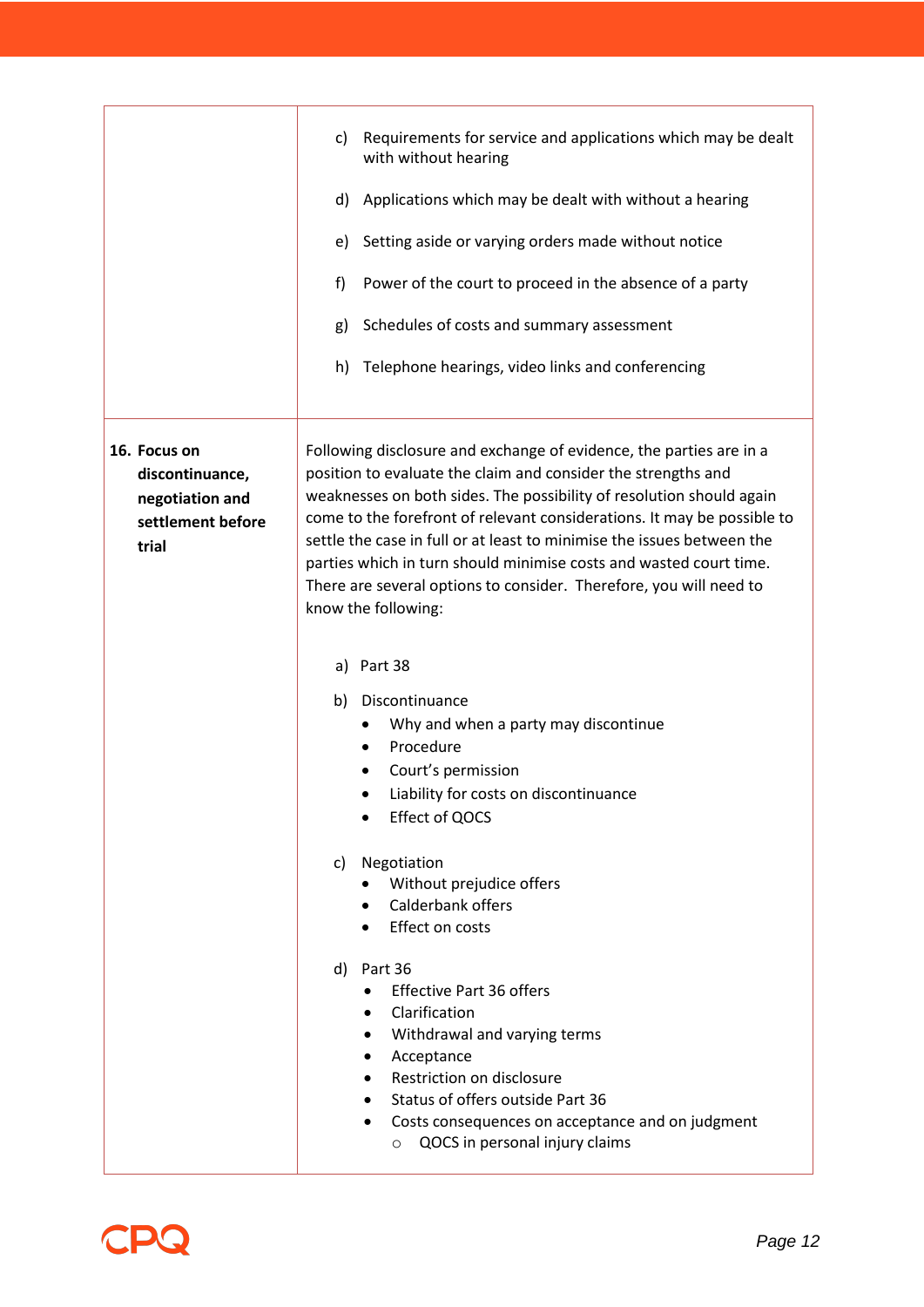|                            | e) Consent orders and Tomlin orders<br>Purpose and differences<br>Structure and drafting effective wording<br>f)<br>Claims involving minors and persons under a disability<br>Approval hearings where proceedings have been issued<br>Approval hearings where proceedings have not been issued<br>(Part 8)<br>Requirements<br>Procedure<br>$\circ$                                                                                                                                                                                                                                                                                                                                                                                                                                                                                                                                                                                                                                                                                                                                      |
|----------------------------|-----------------------------------------------------------------------------------------------------------------------------------------------------------------------------------------------------------------------------------------------------------------------------------------------------------------------------------------------------------------------------------------------------------------------------------------------------------------------------------------------------------------------------------------------------------------------------------------------------------------------------------------------------------------------------------------------------------------------------------------------------------------------------------------------------------------------------------------------------------------------------------------------------------------------------------------------------------------------------------------------------------------------------------------------------------------------------------------|
| 17. Preparations for trial | Specific preparations which must be undertaken to ensure that the<br>case is ready for final hearing before the judge including the need to<br>keep the prospect of resolution in focus. You must know how to<br>prepare for trial including awareness of the role of counsel, where<br>instructed. Therefore, you will need to know the following:<br><b>Pre-trial checklists</b><br>a)<br>Purpose and content<br><b>Trial bundles</b><br>b)<br>Purpose<br>Contents<br>Obligations for preparation<br>Organising and preparing witnesses<br>C)<br>Refreshing the witness' memory<br>٠<br>Arranging attendance of witnesses<br>Part 34<br>Issue and service of witness summonses<br>Travelling expenses and compensation<br>Failure of a party or a witness to attend trial<br>Video links and remote evidence<br>d) Continuing efforts towards resolution<br>Possible need to seek counsel's advice on evidence, liability<br>and quantum<br>Managing expectations<br>Explaining possible outcomes<br>Explaining risks of litigation<br>Explaining ongoing need to consider compromise |
| 18. Appeals                | Each party at trial (or at an earlier hearing) hopes to be the successful<br>party. But at every hearing and every trial, each party runs the risk of<br>an adverse outcome. However, an adverse outcome is not necessarily a<br>wrong decision by the court but occasionally it is necessary to appeal a<br>decision. Therefore, you will need to know the following:                                                                                                                                                                                                                                                                                                                                                                                                                                                                                                                                                                                                                                                                                                                  |